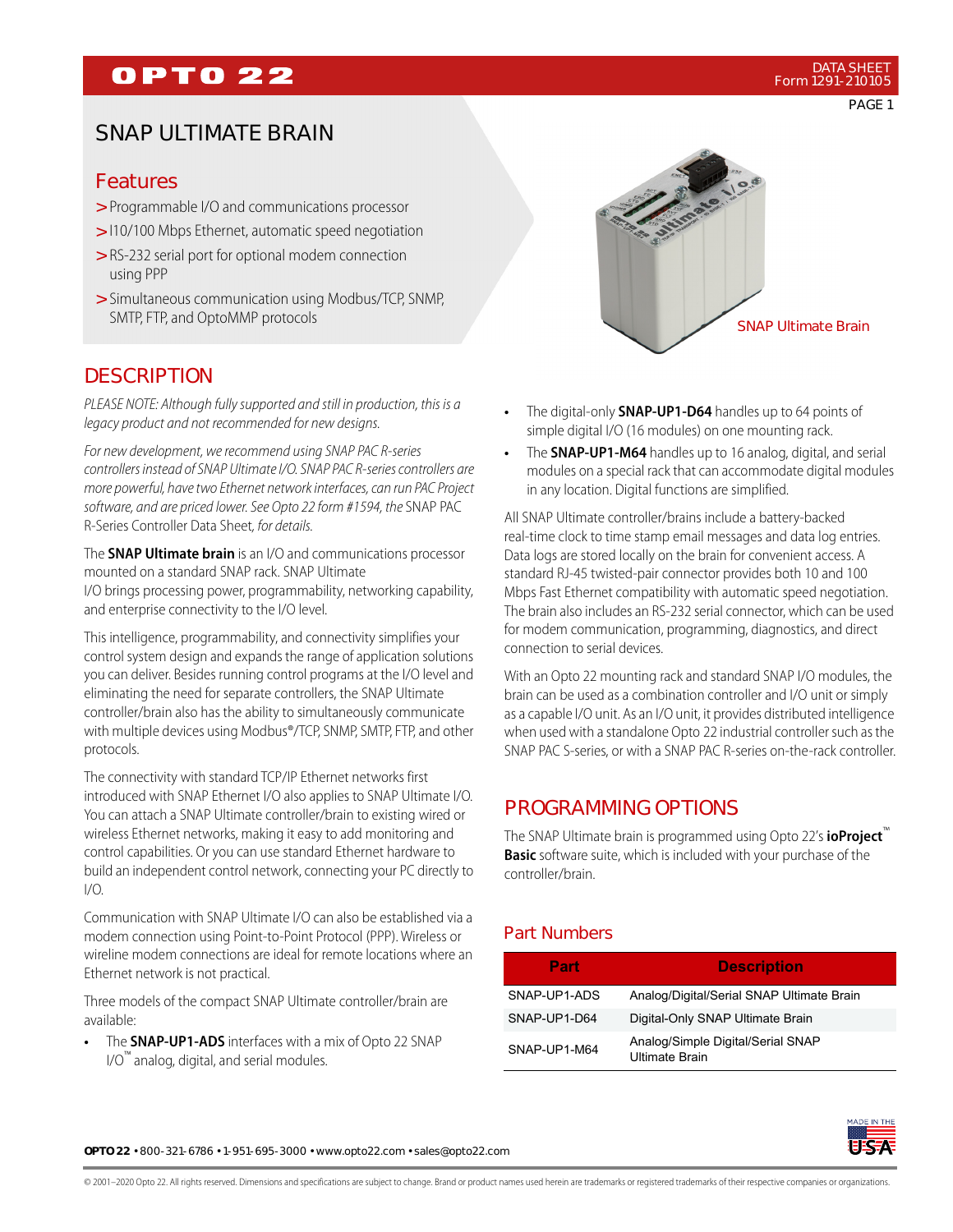ioControl Basic includes:

- **ioControl**™, a graphical, flowchart-based programming tool developing software applications to monitor, control, and acquire date from equipment, processes, and devices. In addition to flowchart programming, ioControl includes a powerful, built-in scripting language based on C and other procedural languages.
- **ioDisplay**<sup>™</sup>, an intuitive package for building operator interfaces (HMIs) for your Microsoft® Windows® -based clients communicating with a SNAP Ultimate I/O system. ioDisplay offers a full-featured HMI including alarming, trending, and a built-in library of 3,000 industrial automation graphics.
- **ioManager**™, a utility application used to assign IP addresses, configure I/O points and I/O unit features, and inspect, read from, or write to I/O units in real time. For multiple I/O units that use the same configuration, you can configure all I/O units simultaneously.

For additional information on the ioProject software suite, see the ioProject data sheet, Opto 22 form #1473.

### COMMUNICATION OPTIONS

You can use any of the following methods—or all of them simultaneously—to interface with one or more SNAP Ultimate brains and I/O, using the RJ-45 or RS-232 connections:

- **Opto 22 ioControl and ioDisplay—Create and download** control programs with ioControl, and monitor and control the brain using an operator interface built with ioDisplay.
- **Modbus/TCP driver—**for interfacing with any third-party software or hardware that uses the Modbus/TCP protocol.
- **SNMP messaging—**for communicating with SNMP-based enterprise management software such as Computer Associates' Unicenter TNG® or Hewlett Packard's OpenView® .
- **OptoOPCServer—**providing OPC 2.0 access for OPC clients.
- **Opto 22's OptoMMP**™ **Communications Toolkit—**for writing your own applications. The toolkit includes an ActiveX® component and a C++ class, which hide the details of Ethernet communications and the memory map protocol. Sample utilities with source code are also provided. For details, see form #1465, the OptoMMP Protocol Guide.
- Linux<sup>®</sup> support—The IEEE 1394-based OptoMMP protocol is open and documented in the OptoMMP Protocol Guide.

### I/O MOUNTING RACKS

SNAP Ultimate brains must be connected to the appropriate rack to avoid damage to the brain.

The analog/digital/serial SNAP-UP1-ADS connects to standard SNAP B-series brain mounting racks, which are available with 4, 8, 12, or 16 positions for Opto 22 SNAP I/O modules. Serial communication, high-density digital, and analog modules can be placed in any position; 4-channel digital modules can be placed in any of the first eight positions. (A maximum of eight serial modules can be used on a rack.) Because of the rack's flexibility in handling many types of modules, you can install the modules that fit your needs.

The digital-only SNAP-UP1-D64 brain connects to a SNAP-D64RS mounting rack, which can hold up to 16 4-channel digital input and output modules. Digital functions are simplified; the following are not included: high-speed and quadrature counters, pulsing, and TPO (time-proportional output). Note that high-density digital modules cannot be used with this brain.

The analog/digital/serial SNAP-UP1-M64 connects to a SNAP-M64 rack, which lets you use any type of module in any of its 16 positions, subject to the maximum limit of eight serial modules. Like the SNAP-UP1-ADS brain, the SNAP-UP1-M64 supports all types of modules; like the digital-only brain, it supports simplified digital functions on all channels.

### SYSTEM ARCHITECTURE

The SNAP Ultimate controller/brain communicates with other Ethernet devices running a broad assortment of software applications. The ioControl strategy in the controller/brain controls analog, digital, and serial devices through the I/O modules on its own I/O unit; in addition, it can control other SNAP Ethernet-based I/O units on the Ethernet network.



**OPTO 22** • 800-321-6786 • 1-951-695-3000 • www.opto22.com • sales@opto22.com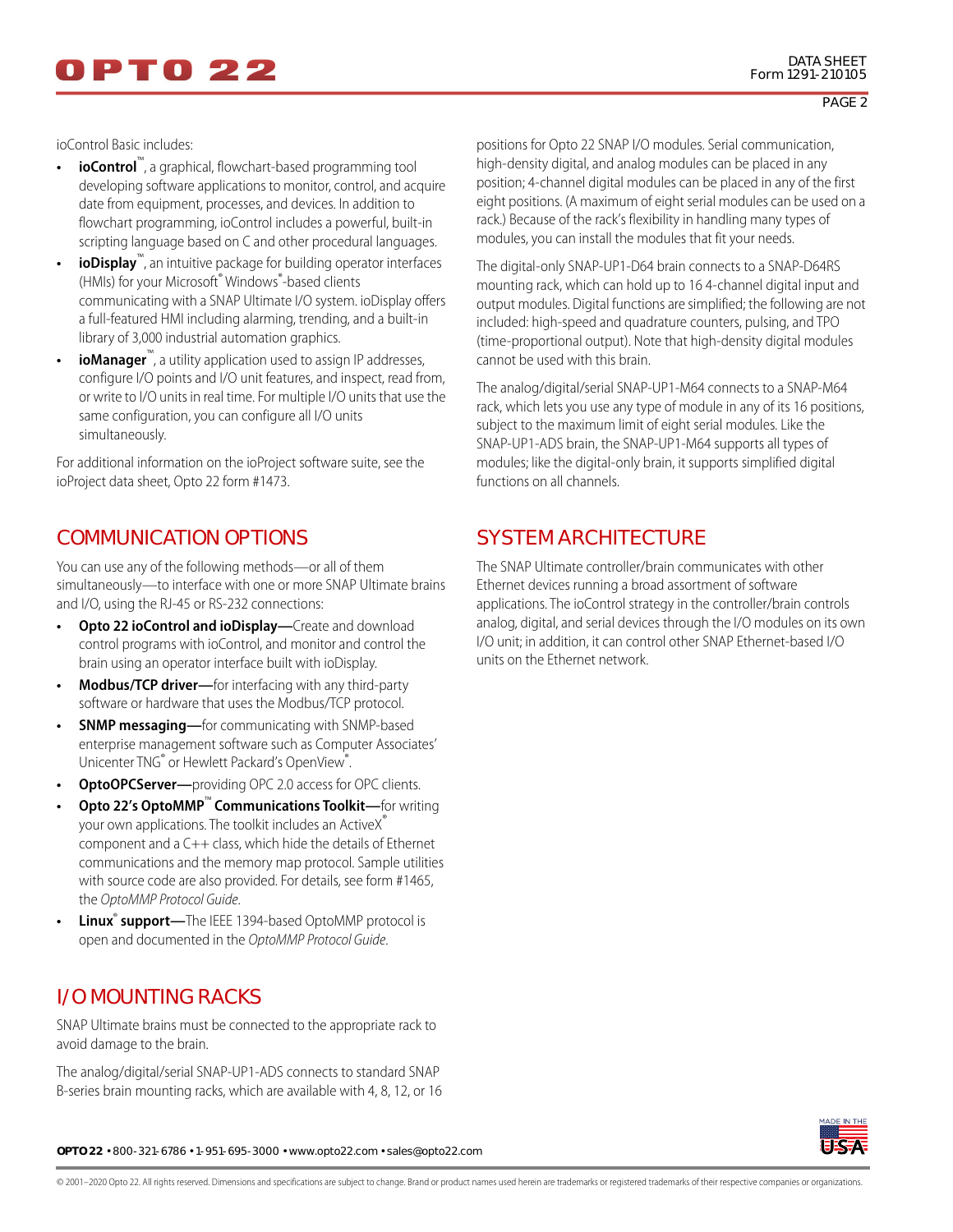# 0 P T 0 2 2

## SPECIFICATIONS

#### All Models

| <b>Power Requirements</b>                                         | 5.0 VDC to 5.2 VDC at 1.2 A maximum (does not include module<br>power requirements)                                 |
|-------------------------------------------------------------------|---------------------------------------------------------------------------------------------------------------------|
| Processor                                                         | 32-bit ColdFire 5407                                                                                                |
| Memory:<br><b>Total RAM</b><br>Battery-backed RAM<br>Flash FFPROM | 16 MB<br>512 KB<br>8 MB                                                                                             |
| Backup battery                                                    | CR2032, fixed (not user replaceable)                                                                                |
| Network Interface                                                 | IEEE 802.3 network, 10Base-T and 100Base-TX                                                                         |
| Serial Port                                                       | RS-232                                                                                                              |
| Serial Data Rates                                                 | Default is 19,200 baud; baud rate is soft-selectable from 150 to<br>115,200 baud.                                   |
| Maximum Ethernet<br>Segment Length                                | 100 meters with Category 5 or superior UTP.<br>For 100 Mbps at this distance, use Category 5 or superior solid UTP. |
| Jumpers (Internal)                                                | Boot to kernel/boot to loader<br>Reset to factory defaults                                                          |
| Temperature:<br>Operating<br>Storage                              | $0 °C$ to 70 $°C$<br>-40 $^{\circ}$ C to 85 $^{\circ}$ C                                                            |
| Humidity                                                          | 0-95% humidity, non-condensing                                                                                      |

**NOTE:** To compare specifications and features for the SNAP Ultimate controller/brain with other Opto 22 hardware, see the following:

- **•** For I/O processing features, form #1486, the SNAP Ethernet-Based I/O Processor Comparison Chart
- **•** For controller features, form #1485, the SNAP Controller Comparison Chart



**OPTO 22** • 800-321-6786 • 1-951-695-3000 • www.opto22.com • sales@opto22.com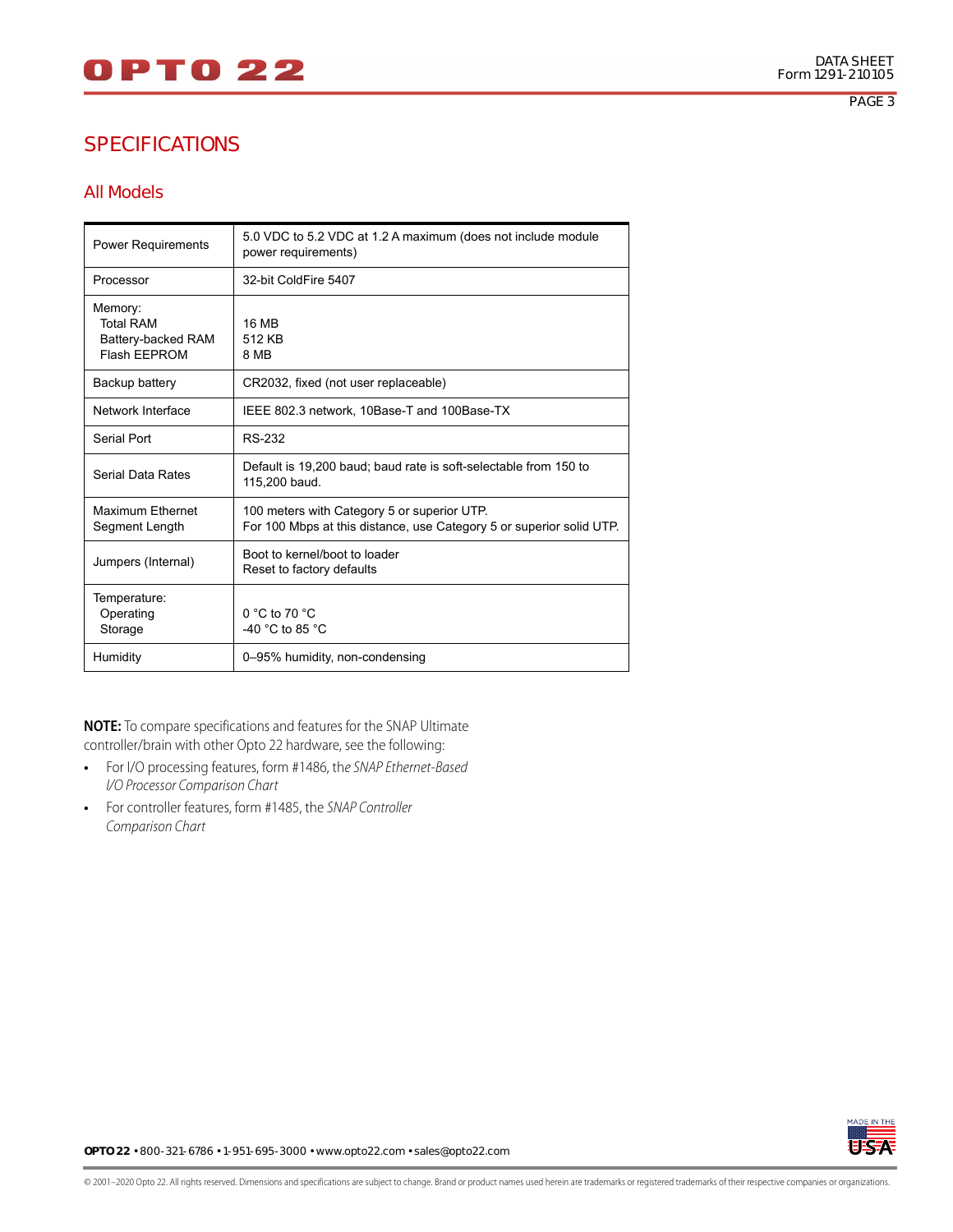#### SPECIFICATIONS (CONTINUED)





**OPTO 22** • 800-321-6786 • 1-951-695-3000 • www.opto22.com • sales@opto22.com

© 2001–2020 Opto 22. All rights reserved. Dimensions and specifications are subject to change. Brand or product names used herein are trademarks or registered trademarks of their respective companies or organizations.